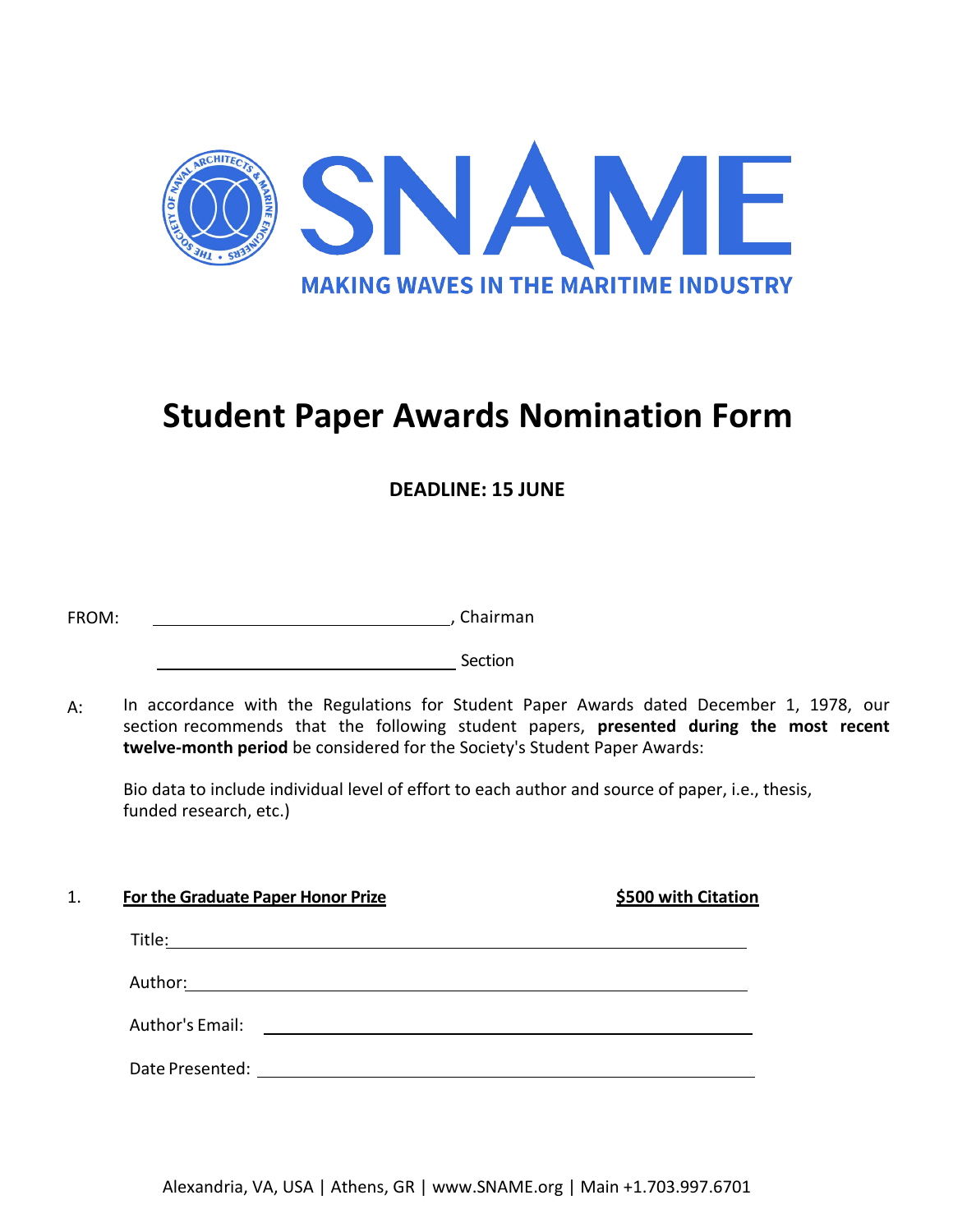Biographical Data (Include currentstatus):

| <b>For the Graduate Paper Award</b>                            | \$300 with Citation |
|----------------------------------------------------------------|---------------------|
|                                                                |                     |
|                                                                |                     |
|                                                                |                     |
|                                                                |                     |
| Biographical Data (Include current status):                    |                     |
|                                                                |                     |
|                                                                |                     |
|                                                                |                     |
|                                                                |                     |
|                                                                |                     |
|                                                                |                     |
|                                                                |                     |
|                                                                |                     |
| For the Undergraduate Paper Honor Prize                        | \$500 with Citation |
| Title:<br><u> 1980 - Jan Barnett, fransk politik (d. 1980)</u> |                     |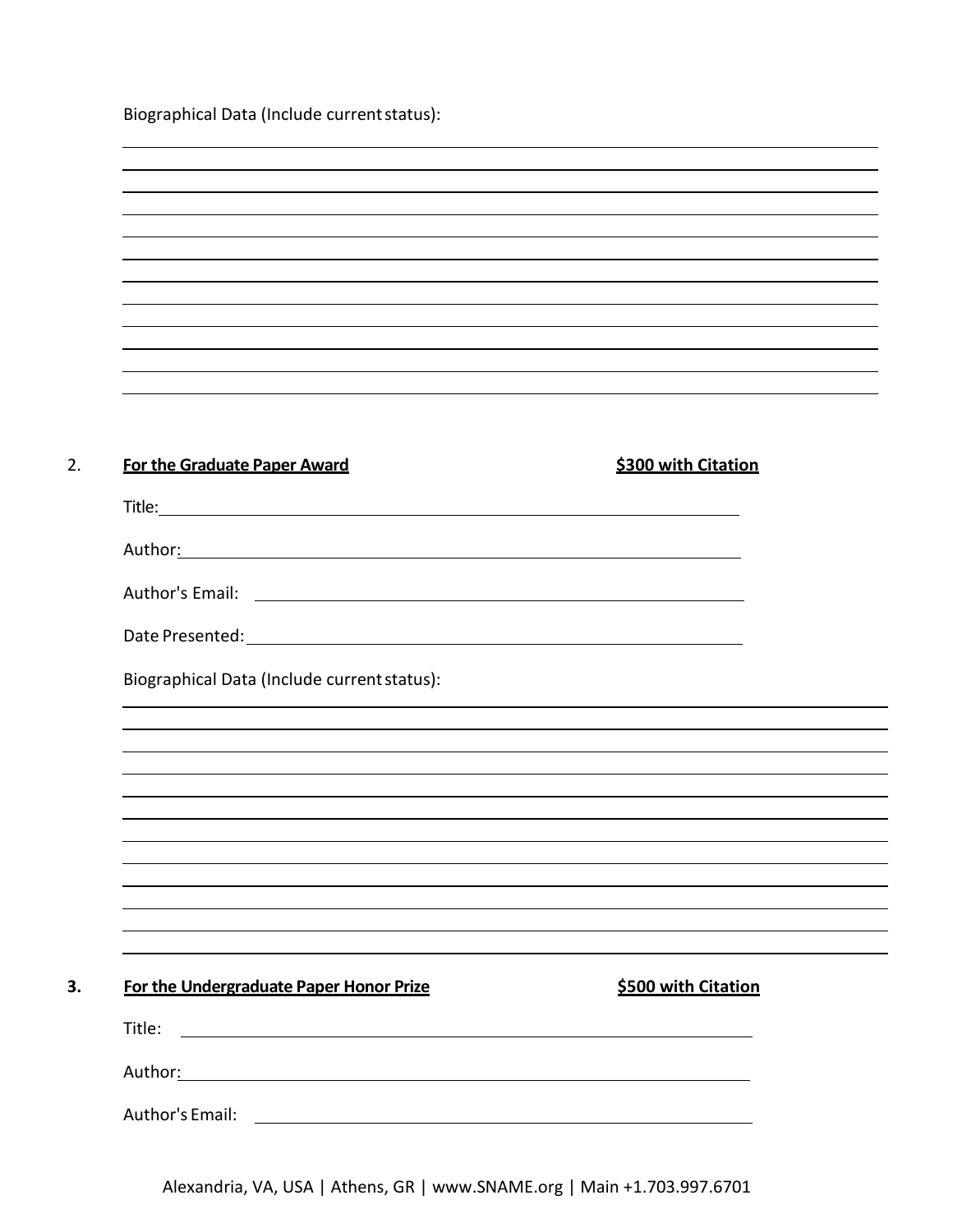| Date Presented: |  |
|-----------------|--|
|                 |  |

Biographical Data (Include currentstatus):

| For the Undergraduate Paper Award                                                                                                                                                                                                     | \$300 with Citation |
|---------------------------------------------------------------------------------------------------------------------------------------------------------------------------------------------------------------------------------------|---------------------|
|                                                                                                                                                                                                                                       |                     |
| Author <u>: Authority and Authority and Authority and Authority and Authority and Authority and Authority and Authority and Authority and Authority and Authority and Authority and Authority and Authority and Authority and Aut</u> |                     |
|                                                                                                                                                                                                                                       |                     |
|                                                                                                                                                                                                                                       |                     |
|                                                                                                                                                                                                                                       |                     |
|                                                                                                                                                                                                                                       |                     |
|                                                                                                                                                                                                                                       |                     |
|                                                                                                                                                                                                                                       |                     |
|                                                                                                                                                                                                                                       |                     |
|                                                                                                                                                                                                                                       |                     |
|                                                                                                                                                                                                                                       |                     |
|                                                                                                                                                                                                                                       |                     |